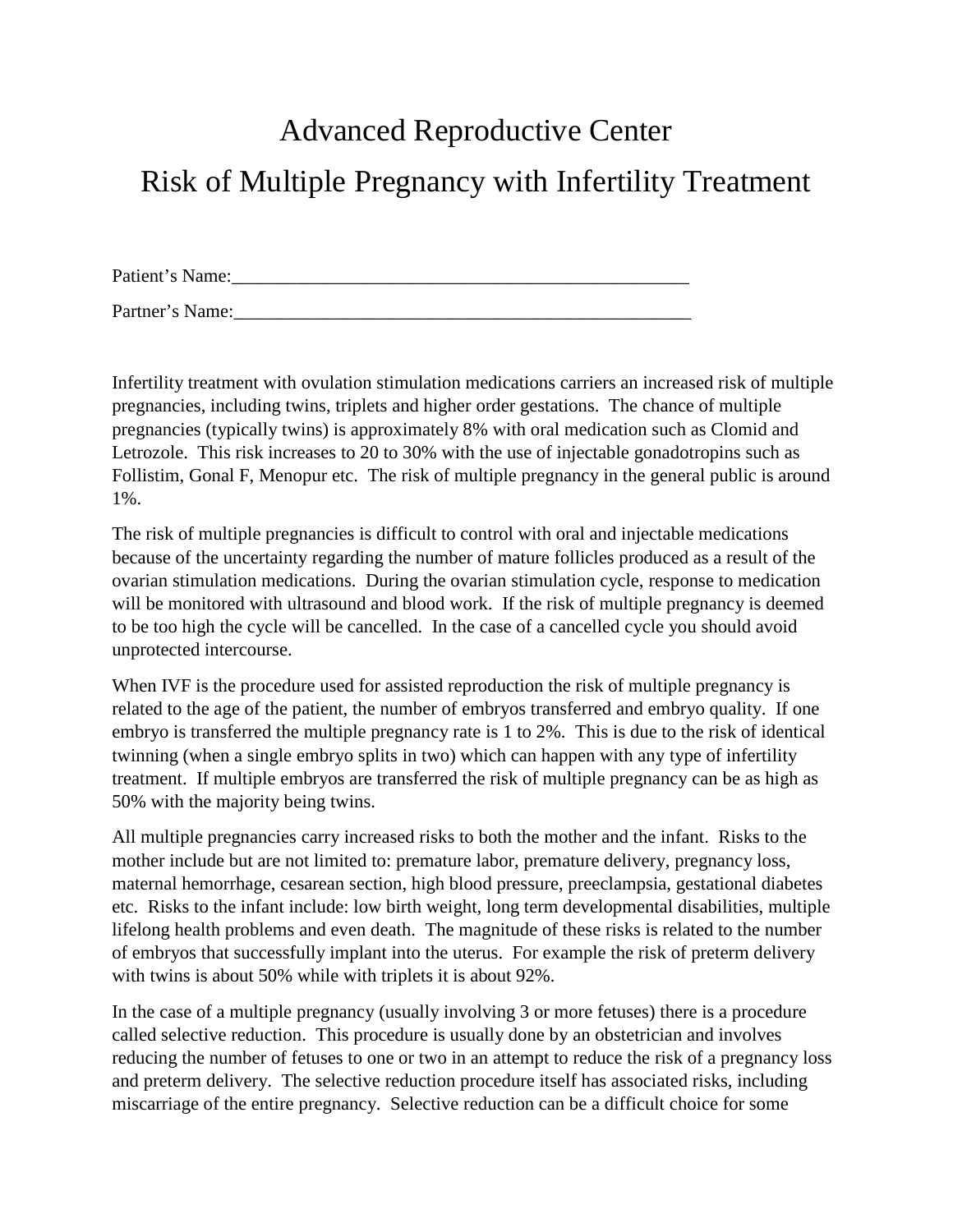## Advanced Reproductive Center Risk of Multiple Pregnancy with Infertility Treatment

patients. If you do conceive with multiples and wish to consider selective reduction it is best to talk with a physician who specializes in the procedure so that you can fully understand the potential risks and benefits.

I/We have received a copy of *Complications and Problems Associated with Multiple Births.*  published by the American Society For Reproductive Medicine

Initial: Patient\_\_\_\_\_\_\_ Partner\_\_\_\_\_\_\_

I/We have considered all the information provided to me/us and have had ample opportunity to ask questions and all my/our questions have been answered to my/our satisfaction. I/We acknowledge the risks of multiple pregnancy resulting from the use of infertility treatment and agree to proceed with this treatment.

\_\_\_\_\_\_\_\_\_\_\_\_\_\_\_\_\_\_\_\_\_\_\_\_\_\_\_\_\_\_\_\_\_\_\_\_\_\_\_\_\_ \_\_\_\_\_\_\_\_\_\_\_\_\_\_\_\_\_\_\_\_\_ Patient signature Date \_\_\_\_\_\_\_\_\_\_\_\_\_\_\_\_\_\_\_\_\_\_\_\_\_\_\_\_\_\_\_\_\_\_\_\_\_\_\_\_\_ \_\_\_\_\_\_\_\_\_\_\_\_\_\_\_\_\_\_\_\_\_ Partner signature Date \_\_\_\_\_\_\_\_\_\_\_\_\_\_\_\_\_\_\_\_\_\_\_\_\_\_\_\_\_\_\_\_\_\_\_\_\_\_\_\_\_ \_\_\_\_\_\_\_\_\_\_\_\_\_\_\_\_\_\_\_\_\_ Witness signature Date \_\_\_\_\_\_\_\_\_\_\_\_\_\_\_\_\_\_\_\_\_\_\_\_\_\_\_\_\_\_\_\_\_\_\_\_\_\_\_\_\_

Witness printed name

40963\_1.DOCX